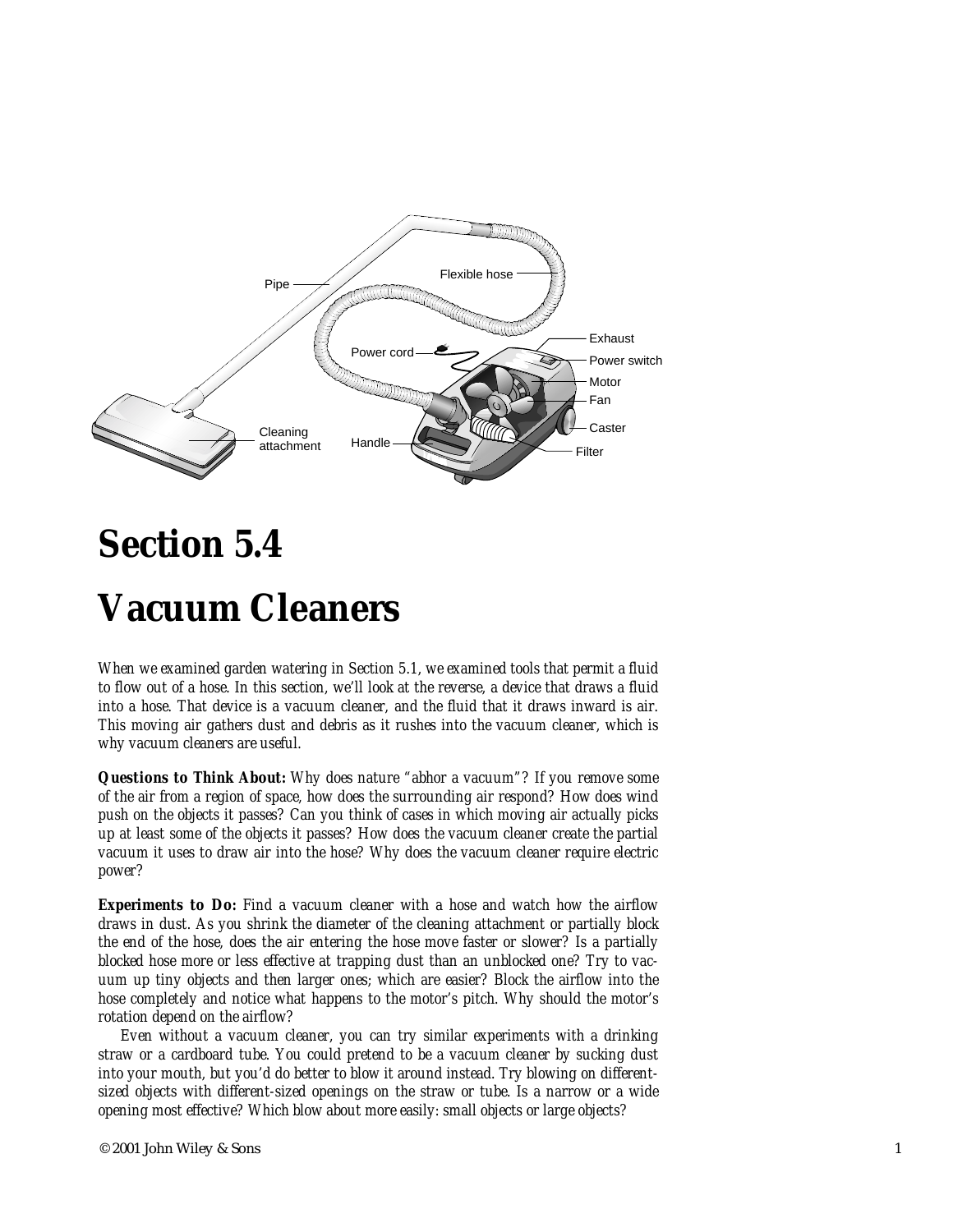### **Air Flowing into the Vacuum Cleaner**

Vacuum cleaners use swiftly moving air to sweep up dust. In this section, we'll examine how they create that swiftly moving air and why dust is so easily carried along by it. But let's forget dust for the moment and look at how air itself flows into a vacuum cleaner. In particular, let's try to understand the airflow in a canister vacuum cleaner with a long hose.

For simplicity, we'll reduce the machine to a hose and a fan (Fig. 5.4.1). The fan draws air through the hose. Outside the hose, the air is stationary at atmospheric pressure. When you turn the fan on, the pressure inside the hose drops and a partial vacuum is created (hence the name "vacuum cleaner"). Since air accelerates from high pressure to low pressure ("nature abhors a vacuum"), outside air rushes into the hose. Once steady-state flow is reached, a process that takes a second or two, the pressures and velocities of the air in the hose become steady, too. However, these pressures and velocities are different at different points along the hose. We can understand these differences using Bernoulli's equation.

Strictly speaking, we shouldn't be using Bernoulli's equation; it applies only to incompressible fluids in perfect steady-state flow, and air certainly isn't incompressible. But if certain conditions are met—if the air's velocity is less than about 300 km/h, and if there are no pressure differences of more than one tenth of an atmosphere—then we can *consider* air to be incompressible, since its density will remain fairly constant. That makes things much easier for us here, just as it did when we discussed curve balls and airplanes. We can also ignore gravity. If the air were flowing up and down hundreds of meters, we would need to include it; but here it's inconsequential, since the whole vacuum cleaner is at one altitude.

With air behaving as an incompressible fluid and gravity out of the picture, Bernoulli's equation predicts a simple result. The sum of the air's pressure potential energy and kinetic energy should be constant along a streamline. Thus, if a portion of air speeds up as it moves along its streamline, its pressure must drop; if it slows down, its pressure must rise.

The pressure inside the vacuum cleaner hose is low, so air accelerates toward the inlet (Fig. 5.4.1) and its speed increases as its pressure drops. Inside the hose, the air has the same total energy that it had before it entered, but some of its pressure potential energy has been converted to kinetic energy.

Even though it doesn't look like one, the inlet to the hose behaves as a nozzle. Air in front of the inlet bends first toward the inlet and then straightens out to pass directly into the hose. These two bends are identical to those experienced by a fluid as it passes through a fully formed nozzle (Fig. 5.1.3) and similar pressure changes occur. As it enters the hose end, the air's pressure drops and its speed increases. It has exchanged pressure potential energy for kinetic energy.

We can see these speed and pressure effects by looking at the spacing of the streamlines. In Fig. 5.4.1, the streamlines bunch together as they enter the inlet. All of the air is being squeezed through a narrow channel. The closely spaced streamlines indicate fast moving air and since this air has exchanged pressure potential energy for kinetic energy, its pressure must now be relatively low.

Once inside the hose, the air continues at high speed and low pressure until it encounters the fan. The fan increases the air's total energy, using a technique we will look at later. Because the fan's inlet and outlet have the same diameter, the air's speed doesn't change as it moves through the fan; instead, its pressure and pressure potential energy increase. Low-pressure air enters the fan through the hose and higher-pressure air leaves the fan through the exhaust port. Thus the fan maintains a pressure imbalance inside the vacuum cleaner. The low pressure inside the hose is what got the air moving in the first place!



Fig. 5.4.1 - As air flows into the inlet of a vacuum cleaner hose, its pressure drops and its speed increases. The fan boosts the air's total energy, helping it overcome viscous losses of total energy so that it can return to the outside air through the outlet.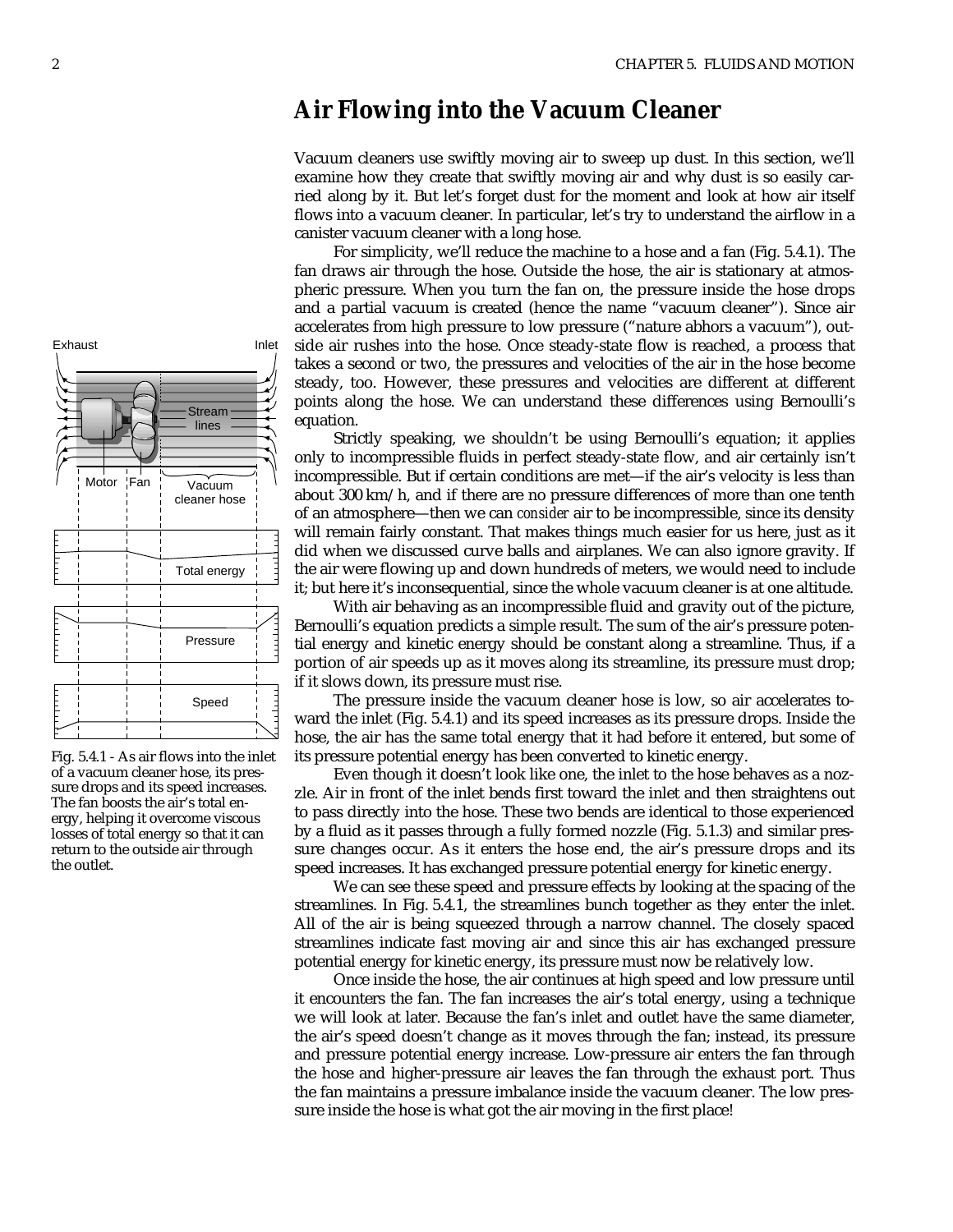While the air leaving the fan may still be below atmospheric pressure, it is now traveling fast so that much of its total energy is in the form of kinetic energy. As this air flows out of the exhaust port, its streamlines spread out (Fig. 5.4.1). This spreading indicates that the air is slowing down and exchanging kinetic energy for pressure potential energy. The air's pressure rises to atmospheric pressure and it reenters the room. The air has completed its trip through the vacuum cleaner.

But when you add a narrow cleaning attachment to the hose (Fig. 5.4.2), the airflow becomes more complicated. For the air to continue flowing through the fan at the same rate as before, it must rush rapidly through the narrow channel of the attachment. The streamlines bunch tightly together, indicating a dramatic rise in speed and severe drop in pressure.

The dramatic increase in speed and drop in pressure that occur when a steady flow of fluid passes through a narrow channel is called the **Venturi effect**, after its discoverer, Italian physicist G. B. Venturi (1746–1822). The Venturi effect is a special case of the **Bernoulli effect**, which recognizes that any increase in a fluid's velocity along a streamline is accompanied by a drop in pressure.

While the Bernoulli effect has many important applications in the world around us, it doesn't apply to every situation. You should remember that the Bernoulli effect only occurs *along a streamline*, in fluid that is in *steady-state flow*. Just because air is moving quickly doesn't mean that its pressure is low. The air in the cabin of a passing aircraft is really hustling along, relative to the earth, but its pressure is essentially atmospheric.

#### **CHECK YOUR UNDERSTANDING #1: Spray Painting**

In many paint and garden sprayers, air or water passes through a narrow channel on its way out of the nozzle. A thin tube joins the narrow channel at right angles and atmospheric pressure pushes paint or garden chemicals through that tube and into the channel. Evidently, the pressure inside the channel is less than atmospheric pressure. How can this be possible?

## **Dust and Drag Forces**

Now that we understand speed and pressure in a vacuum cleaner, let's return to the dust. As air rushes toward the opening in the cleaning attachment, it carries dust with it. This phenomenon, in which a particle or portion of fluid is carried along in the flow of another fluid, is called **entrainment**. Dust entrainment is most effective in very high-speed air, which is why a narrow attachment cleans a carpet more thoroughly than a wide one.

Dust particles are entrained in air by drag forces. Whether the dust moves through the air or the air moves past the dust, these friction-like forces act to bring the dust to rest relative to the air. The drag force that's most important in vacuum cleaning is viscous drag. Viscous drag is what slows laminar water flow through a pipe. The pipe is held in place and can't move, so viscous drag slows the water down. But when air flows past a dust particle, the dust particle moves easily and viscous drag carries it along in the air.

The amount of viscous drag force that the air exerts on a dust particle is proportional to the diameter of the particle and to the difference in velocities between the particle and the air. This relationship comes about because the amount of air the particle encounters via viscosity is proportional to its girth and to its velocity through the air. As always, the viscous drag force on the particle is directed so that it brings the particle to the same velocity as the air. Of course, the particle pushes back on the air with an equal but oppositely directed drag force.

Exhaust



Fig. 5.4.2 - When you add a narrow cleaning attachment to the end of the vacuum cleaner hose, the air in the inlet reaches very high speed and relatively low pressure. The attachment's narrow channel is short to minimize the loss of total energy to viscous forces.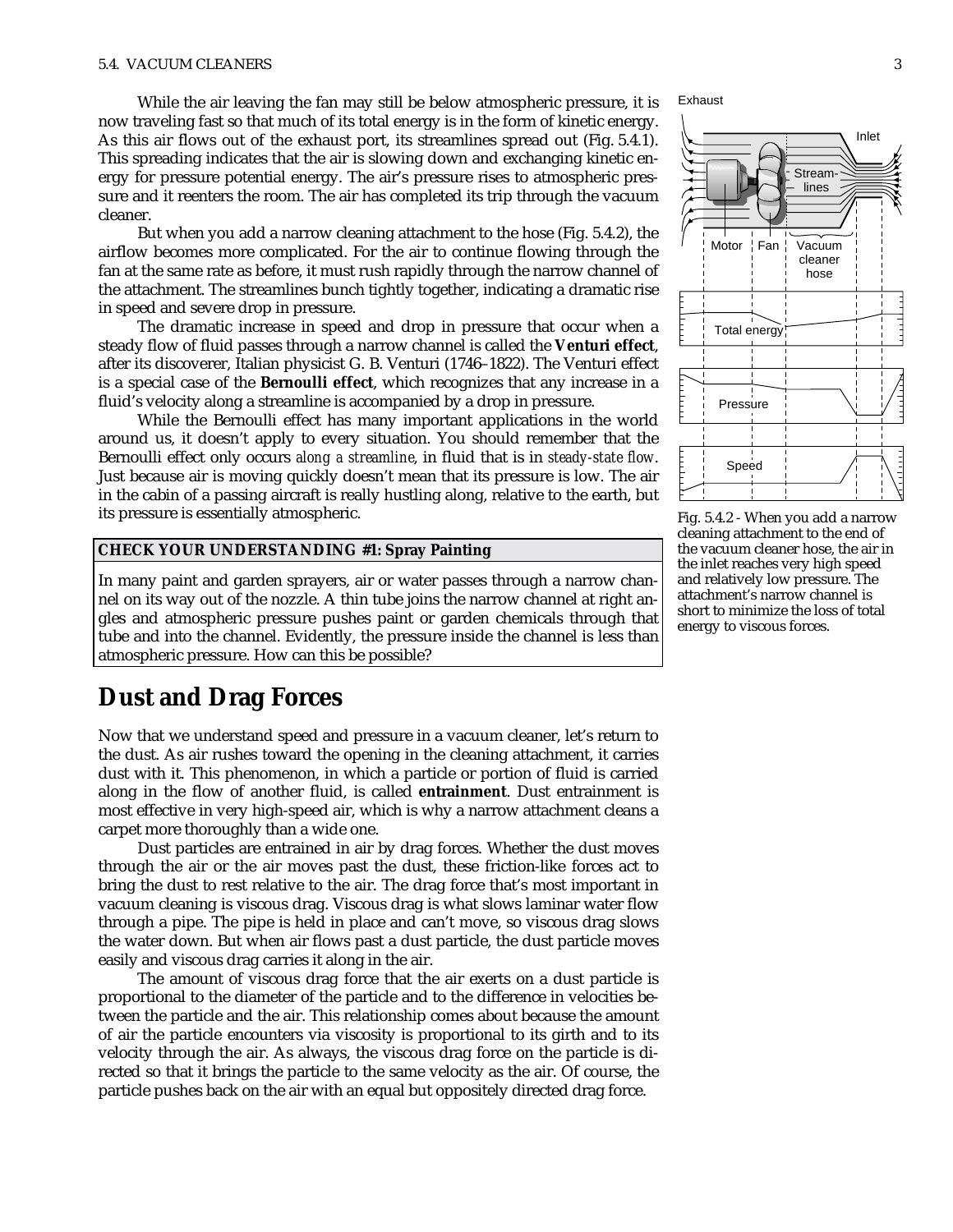Because dust particles are often just tiny rocks, we might expect viscous drag to affect rocks and dust particles equally. But that isn't so. At issue is how large the drag force is when compared to an object's weight and mass. A dust particle experiences less viscous drag than a rock because of their different diameters. While drag is proportional to diameter, the dust particle is much lighter and less massive than the rock—and mass and weight are proportional to diameter to the *third power*. Think of how many dust particles you can make by grinding up even a small rock, and consider how light each of those dust particles must be. With so little weight to hold them in place, it's not surprising that viscous drag forces easily blow about dust particles.

Dust particles are so incredibly light that they are easily borne aloft by air currents. Dust swept into the air by winds, emitted by industrial smokestacks, or blown upward in volcanic eruptions can remain in the atmosphere for days, weeks, or even years. Thus volcanic ash from the 1980 explosion of Mount St. Helens in Washington State was carried through the Midwest and even to the eastern United States.

Although dust tries to fall, viscous drag keeps it from descending rapidly. Like any object falling through the atmosphere, dust has a terminal velocity, the velocity at which the upward viscous drag force on it exactly cancels its downward weight. A falling object accelerates downward only up to its terminal velocity, at which point the net force on it is zero and it descends at constant velocity. While a person's terminal velocity may be 300 km/h without a parachute and 30 km/h with a parachute, a dust particle's terminal velocity may be only 0.0036 km/h (1 mm per second). Any upward air current will therefore lift it back into the sky. In a calm, sunlit room, you can often see dust particles drifting about with the air currents, prevented from falling by the viscous drag force.

This same viscous drag force is what lets air carry dust particles into the vacuum cleaner. The force reduces any difference in velocities between the air and the dust, so if the air rushes into the vacuum cleaner, the dust will, too. The faster the air moves, the larger the viscous drag force on a particle. This increase in force with air speed explains why a narrow attachment cleans better than the hose alone: the air speed is higher near the attachment and the drag force is larger.

Unfortunately, viscous drag also slows the air as it passes close to carpet fibers or the surface of the floor. It's hard to keep air moving quickly near those surfaces. Removing really ground-in dirt from a carpet or floor requires a powerful fan and the high air speed that comes from making air pass through a narrow opening. The need for high air speed also explains why battery-powered or poorquality vacuum cleaners don't clean well: their fans are too weak to move the air fast enough to remove the dirt effectively, particularly near surfaces. Beater brushes, which jostle the dirt away from surfaces, help to move the dirt into the fast-moving air stream so that it can be carried into the vacuum cleaner.

All this explains why vacuum cleaners can pick up small particles; but why should they have trouble collecting large objects? First, the viscous drag force on a marble is just not large enough to overcome its weight and lift it up into the vacuum cleaner; you'd probably have to sweep over it a couple of times unsuccessfully and then pick it up with your hand and drop it into the hose. Second, a marble is much larger than a dust particle, and a much larger Reynolds number characterizes the flow of air around it. Viscous drag is the dominant drag force only when the flow is laminar. When vacuuming, the flow of air around a dust particle is laminar, but the flow of air around a marble includes turbulence. As a result, the marble experiences pressure drag forces. However, even pressure drag forces aren't able to carry the marble into the vacuum cleaner.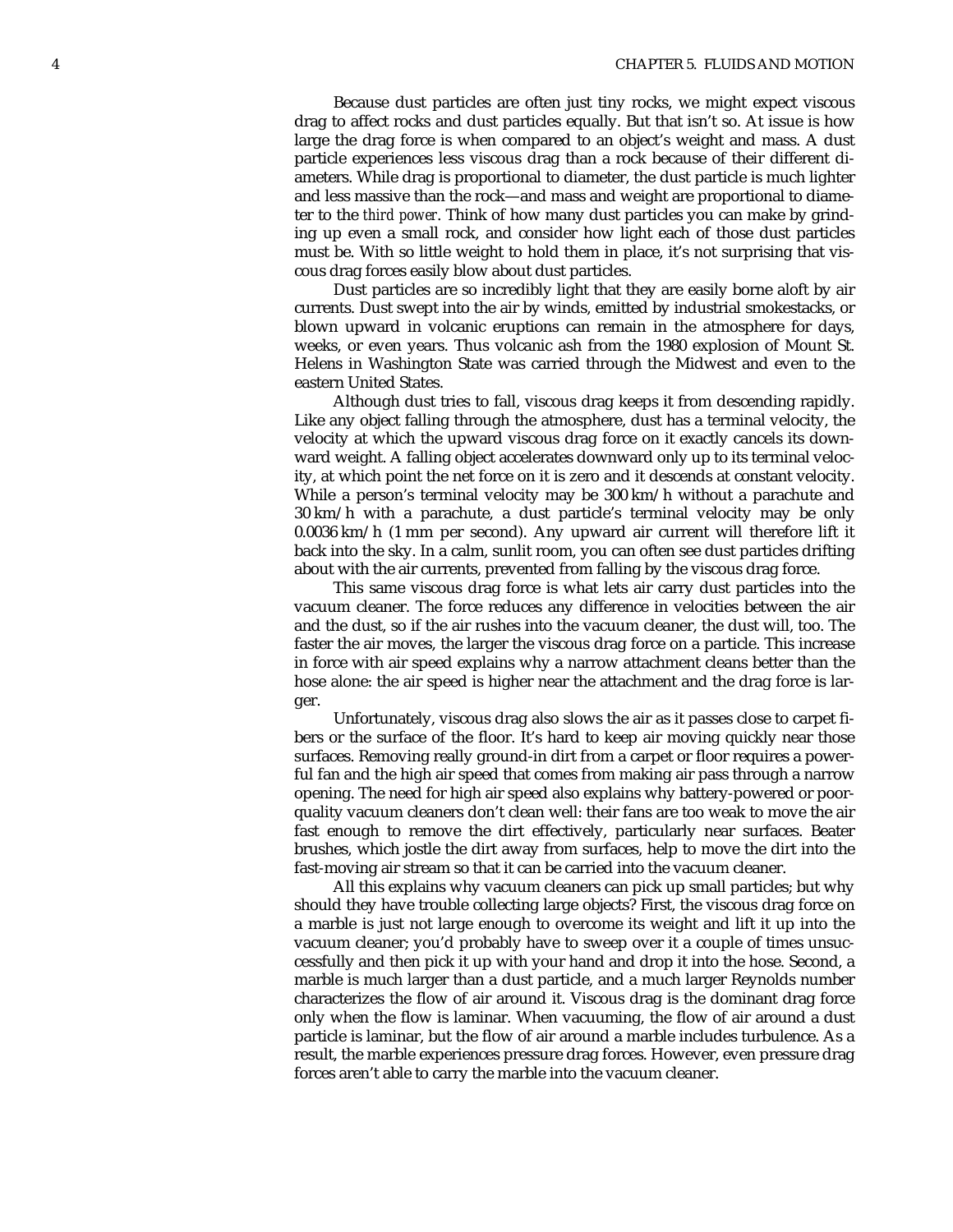#### **CHECK YOUR UNDERSTANDING #2: Keeping Clouds in the Sky**

Clouds consist of countless tiny water droplets. Water is more dense than air, so why don't these water droplets fall?

## **The Fan**

We've looked at how a vacuum cleaner picks up dust; now it's time to look at the fan. Without the fan, viscous drag forces would quickly stop air from flowing through the cleaning hose by converting its total energy into thermal energy. This effect is most severe when you use a narrow cleaning attachment, because the high-speed air inside that attachment loses total energy particularly quickly.

To keep air moving through the hose, the fan pumps the air from the lowpressure region in the cleaning hose to the high-pressure region at the exhaust port, against its natural direction of flow. The fan does work on the air and replaces the energy that viscous drag has converted to thermal energy. Because the fan increases the air's total energy, the airflow through the fan is *not steady-state flow*; the air's pressure increases as it flows through the fan without a corresponding decrease in speed.

In its basic form, the fan is just a rotating array of ramp-like blades that push the air as they turn past (Fig. 5.4.3). These blades do work on the air, using energy provided by an electric motor, which of course gets its energy from the electric power company. What is interesting here is that work is being done by a rotational motion, not the translational motion that we normally associate with work. We have seen that work is done by exerting a force while traveling a distance in the direction of that force. But work can also be done by exerting a torque while rotating through an angle in the direction of that torque.

To see how you can do work with torques, think of a basketball. If you exert a torque on this basketball, it begins to rotate; you've done work on it and given it rotational kinetic energy. If you now exert a torque on it in the other direction, so that the torque and the direction of rotation are opposite one another, you do negative work on the basketball and it comes to rest.

The amount of work that you do in this manner is equal to the product of the torque you exert times the angle through which the object rotates. This relationship can be written as a word equation:

$$
work = torque \cdot angle of rotation, \qquad (5.4.1)
$$

in symbols:

 $W = \tau \cdot \Theta$ ,

and in everyday language:

#### *If you're not twisting it or it's not turning, then you're not working.*

In this relationship, the angle of rotation is in the direction of the torque. If the object turns in the direction opposite your torque, it does work on you! To actually calculate the work you do on something when you twist it, you must measure the angle of rotation in the natural units of angle: radians. 1 radian is equal to  $180/\pi$  degrees (about 57.3°). While degrees are probably more familiar to you than radians, using degrees in Eq. 5.4.1 will lead to incorrect results.

Eq. 5.4.1 is useful in devices such as bicycles and electric motors, where energy is transferred via rotational motion. At present, however, you only need to recognize that the motor does work on the fan via a torque and that the fan uses this work to pump air from low pressure to high pressure.



Fig. 5.4.3 - As a vacuum cleaner's fan rotates, its blades transfer air from the low-pressure side to the high-pressure side, doing work on the air in the process.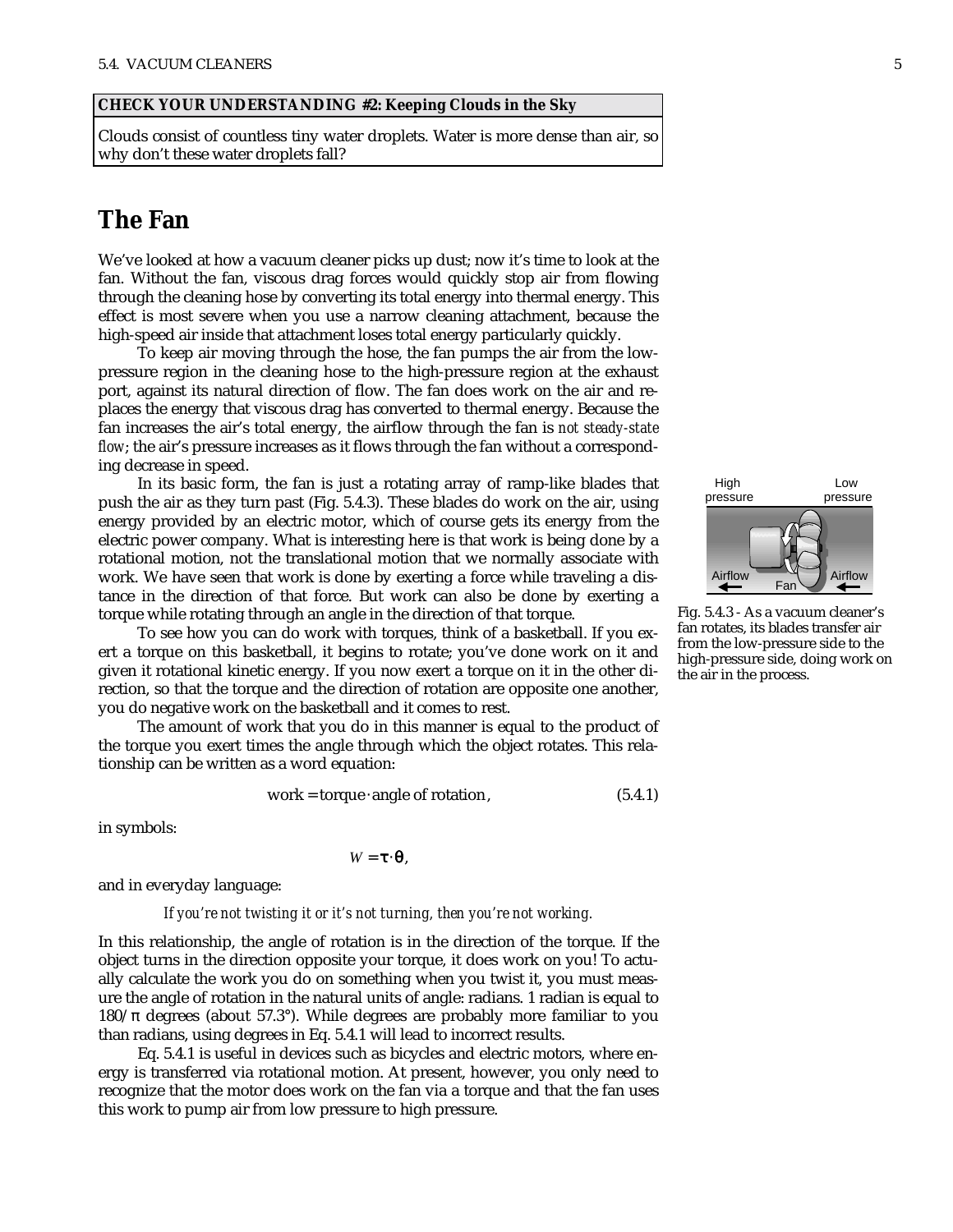This concept helps explain the high-pitched whine that most vacuum cleaners emit when you block the airflow through their hoses. If no air can reach the low-pressure side of the fan, the fan can't pump any air to the high-pressure side. Since the fan moves no air, it does no work and spins idly. The motor is still turning the fan, but neither one is doing any work; the motor isn't exerting any torque on the fan, and the fan is turning freely. Since the fan offers no resistance to rotation, the motor and the fan turn faster and faster, so that the motor quickly exceeds its rated rotational speed and begins to whine. When you unblock the airflow, the fan and motor begin to do work on the air, the motor slows down, and the whine disappears.

#### **CHECK YOUR UNDERSTANDING #3: Moving the Air**

In terms of fluid flow, how does a household fan cause air to move?

#### **CHECK YOUR FIGURES #1: Doing Work on Your Bicycle**

You are using a wrench to tighten a bolt. To keep the bolt turning steadily, you must exert a torque of 10 N·m on it. By the time you have completed one full turn (360 $^{\circ}$  or 2 $\pi$  radians), how much work have you done?

### **Filtering the Dust**

A vacuum cleaner uses a fan to create a moving stream of air; this air entrains dust particles by way of viscous drag forces. But the vacuum cleaner doesn't make the air vanish; it returns the air to the room once that air has passed through the fan. What keeps the dust from returning to the room, too?

The answer, of course, is a filter, a device that blocks the dust particles while permitting air molecules to pass (Fig. 5.4.4). A typical filter is made of porous paper or cloth, with fibers that are loosely woven to create openings or pores large enough for air to pass, but too small for dust to pass.

This simple filtration is complicated by viscous drag. The air that passes through the filter's pores loses some of its total energy trying to move past the stationary air at the surfaces of the pores. Just as the viscous drag force on a particle becomes larger as the particle's speed through the air increases, so the viscous drag force on the air becomes larger as the air's speed through a pore increases. The faster air moves through a pore, the more energy it loses during the trip. To minimize the energy lost to viscous drag, the vacuum cleaner must move the air slowly through the filter. It does this by using a very large filter so that the air has lots of surface area and many pores through which to flow.

When the filter is new, the air flows slowly through its pores and loses relatively little energy; the filter removes dust from the air without much effect on the air itself, and the vacuum cleaner works well. But as dust begins to plug the pores in the filter, the air must move more and more quickly through the pores that remain open. The air loses much of its energy as it struggles to pass through the filter. The filter thus slows the flow of air, and the vacuum cleaner doesn't clean well anymore.

#### **CHECK YOUR UNDERSTANDING #4: The Beekeeper's Bind**

Honey flows very slowly out of the honeycomb or through a cheesecloth filter. What slows it down?



Fig. 5.4.4 - In a canister vacuum cleaner, air flowing through the hose first passes through the filter and then through the fan. The fan pumps air from the low-pressure region inside the vacuum cleaner to the atmospheric pressure outside.